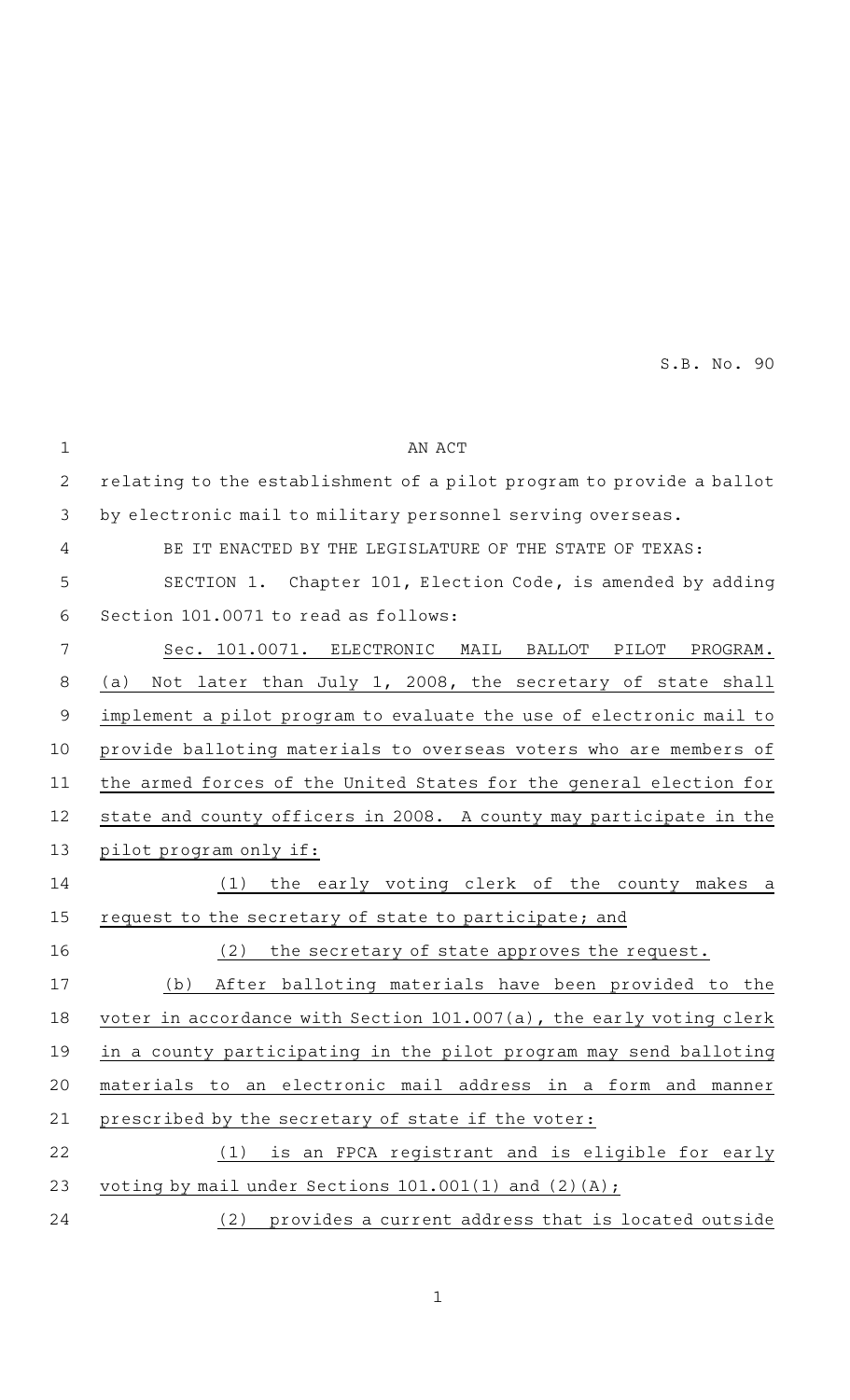| $\mathbf 1$    | the United States and is voting from outside the United States;     |
|----------------|---------------------------------------------------------------------|
| $\overline{2}$ | provides an electronic mail address that contains<br>(3)            |
| 3              | the voter's name and the suffix ".mil"; and                         |
| $\overline{4}$ | (4)<br>requests that balloting materials be<br>sent<br>by           |
| 5              | electronic mail because the voter did not receive the balloting     |
| 6              | materials provided under Section 101.007(a).                        |
| 7              | Balloting materials sent to an electronic mail address<br>(c)       |
| 8              | under Subsection (b) shall include a signature sheet for the voter. |
| $\overline{9}$ | (d)<br>If the early voting clerk provides a ballot to a voter at    |
| 10             | an electronic mail address under Subsection (b), the clerk must     |
| 11             | provide ballots to all voters who qualify under that subsection.    |
| 12             | If the early voting clerk provides a ballot to a voter at<br>(e)    |
| 13             | an electronic mail address under Subsection (b), the clerk shall    |
| 14             | amend the voter's federal postcard application for future elections |
| 15             | with the voter's current address.                                   |
| 16             | (f)<br>electronic mail address under<br>A ballot sent to<br>an      |
| 17             | Subsection (b) must be returned with the signature sheet by the     |
| 18             | method provided by Section 101.008 unless the person qualifies for  |
| 19             | a different method under Section 105.001.                           |
| 20             | An electronic mail address provided under this section<br>( g )     |
| 21             | is confidential and does not constitute public information for      |
| 22             | purposes of Chapter 552, Government Code. The early voting clerk    |
| 23             | shall ensure that an electronic mail address provided under this    |
| 24             | section is excluded from disclosure.                                |
| 25             | If a voter returns both a voted ballot mailed to the<br>(h)         |
| 26             | under Section 101.007(a) and a voted ballot provided<br>voter       |
| 27             | electronically to the voter under this section, only the ballot     |

S.B. No. 90

2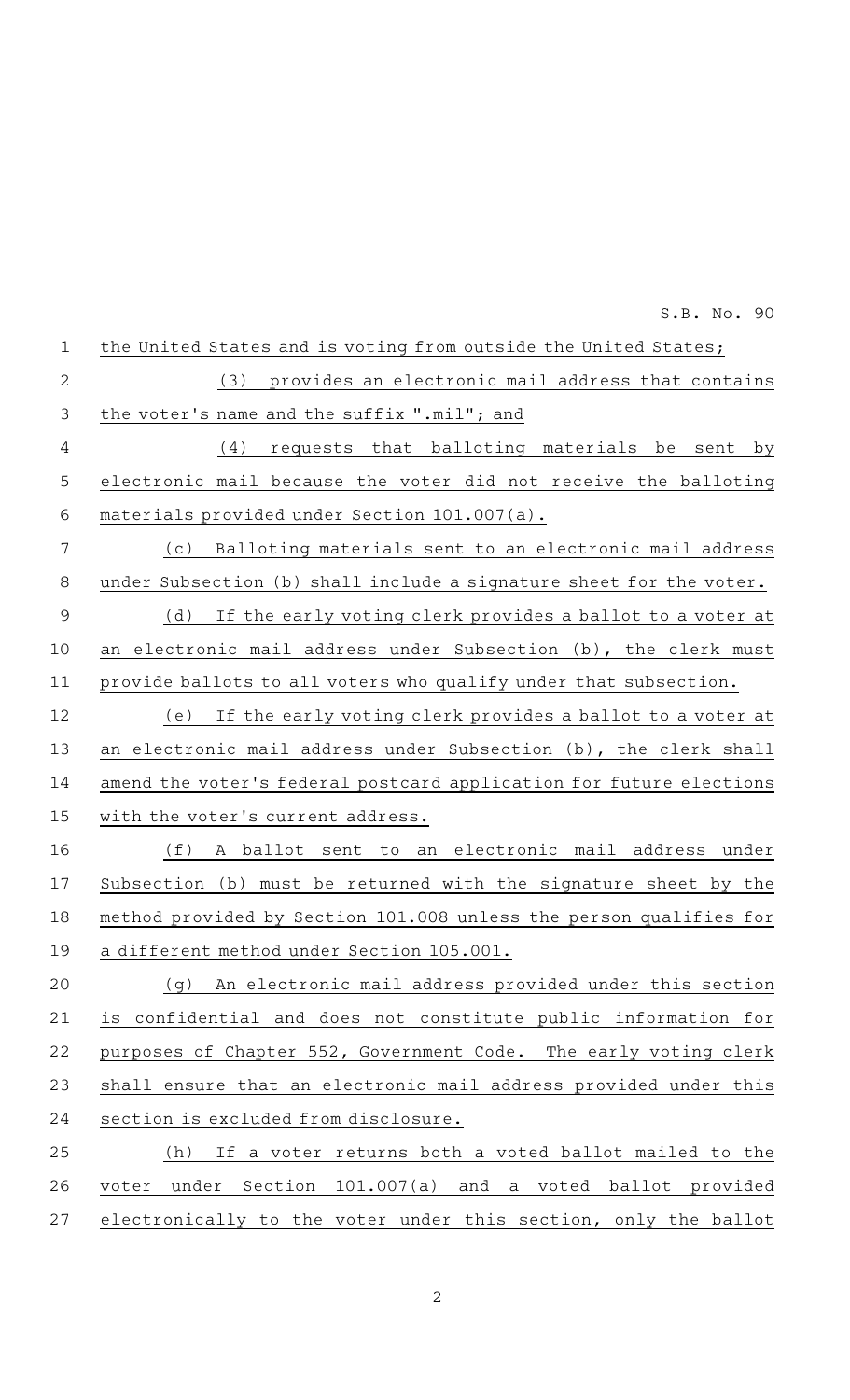|                | S.B. No. 90                                                           |
|----------------|-----------------------------------------------------------------------|
| $\mathbf{1}$   | that was provided electronically may be counted. A ballot returned    |
| $\overline{2}$ | under this chapter shall be processed in the same manner as any       |
| $\mathfrak{Z}$ | other ballot voted by mail as provided by Chapter 87.                 |
| 4              | (i) All other provisions of this code that would normally             |
| 5              | apply to a ballot voted under this chapter apply to a ballot voted    |
| $\,$ 6 $\,$    | under this section, including the deadline provided by Section        |
| $\overline{7}$ | 86.007 and electronic transmission of a ballot under Section          |
| $\,8\,$        | 105.001.                                                              |
| $\mathsf 9$    | The secretary of state may adopt rules as necessary to<br>(j)         |
| 10             | implement this section.                                               |
| 11             | At the conclusion of the pilot program established under<br>(k)       |
| 12             | this section, but not later than February 15, 2009, the secretary of  |
| 13             | state shall file a report on the program with the legislature.<br>The |
| 14             | report may include the secretary of state's:                          |
| 15             | recommendations relating to<br>(1)<br>the continued                   |
| 16             | feasibility of providing balloting materials by electronic mail to    |
| 17             | military personnel overseas and the expansion of the program to       |
| 18             | include all overseas voters; and                                      |
| 19             | (2)<br>suggestions for permanent statutory authority                  |
| 20             | regarding the provision of balloting materials by electronic mail.    |
| 21             | This section expires February 16, 2009.<br>(1)                        |
| 22             | This Act takes effect September 1, 2007.<br>SECTION 2.                |